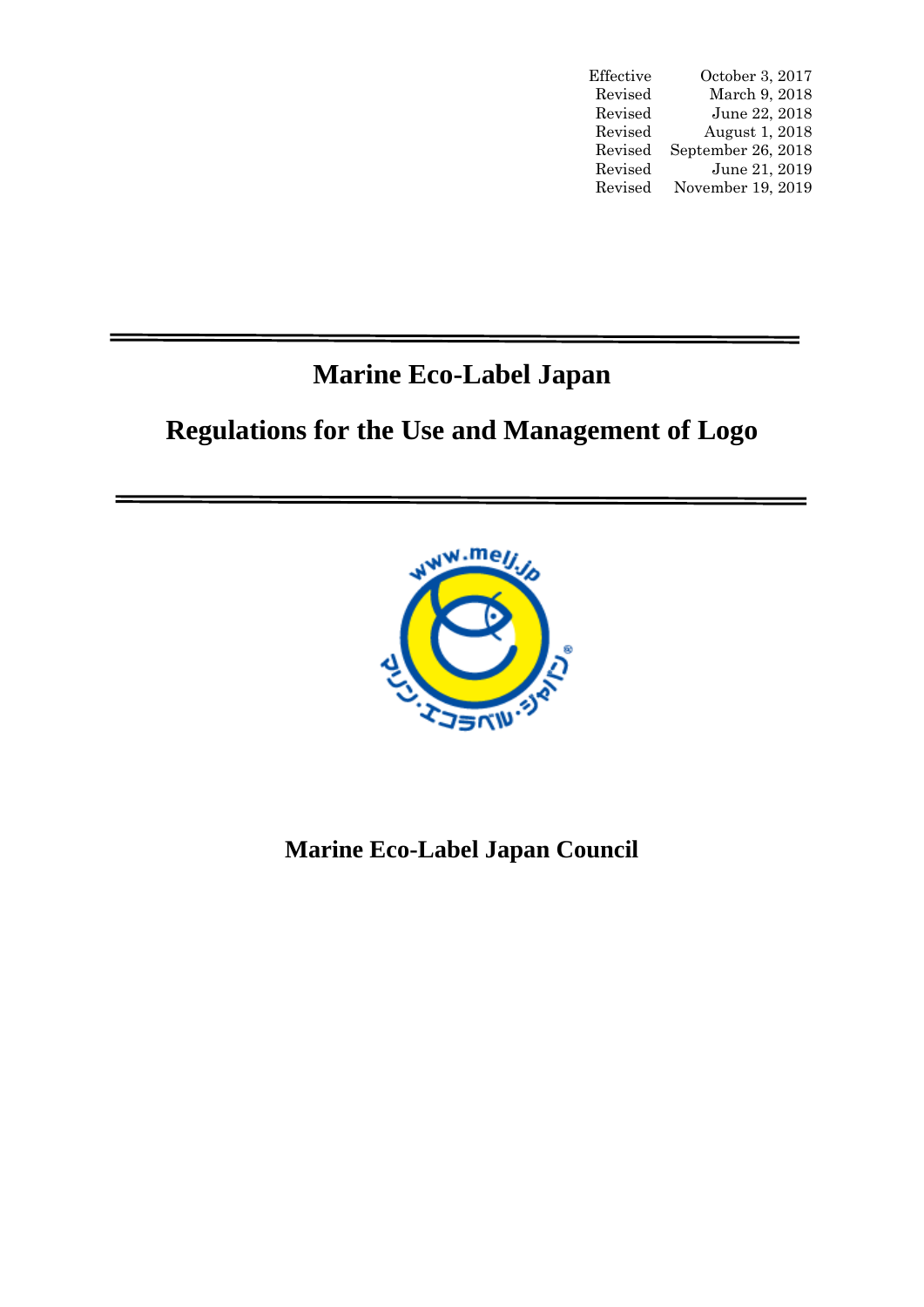Introduction

Marine Eco-Label Japan Council (hereinafter referred to as MEL Council) is the Scheme Owner of Marine Eco-Label Japan (hereinafter referred to as MEL). This document defines the conditions and procedures that the users of MEL's logo (illustrated below, hereinafter referred to as the logo) shall comply.



The logos above are the property of MEL Council registered under the Trademark Act. The property rights of logo are protected under the Trademark Act and the logo is not allowed to use without the permission of MEL council. The MEL Council permits a non-exclusive right to use to the logo to which the applicants concluded the Contract on the Use of Logo (see Appendix 2). As a general rule, certified entities need to conclude the Contract on the Use of Logo in Appendix 2 with MEL Council. The details of registered trademark are shown as below.

Registered trademark No. 5140153 (Registered June 13, 2008.)

| <b>Classes</b> | <b>Explanation</b>                    | <b>Examples</b>                         |
|----------------|---------------------------------------|-----------------------------------------|
| [Class $14$ ]  | Class 14 includes mainly precious     | Pearls, precious coral                  |
|                | metals and                            |                                         |
|                | certain goods made of, precious       |                                         |
|                | metals or coated                      |                                         |
|                | therewith, as well as jewellery,      |                                         |
|                | clocks and watches,                   |                                         |
|                | and component parts therefor          |                                         |
| [Class $20$ ]  | Class 20 includes mainly furniture    | Coral, mother-of-pearl (unprocessed and |
|                | and parts                             | semi-processed)                         |
|                | therefor, as well as certain goods    |                                         |
|                | made of wood,                         |                                         |
|                | cork, reed, cane, wicker, horn, bone, |                                         |

[List of classes, explanation and examples]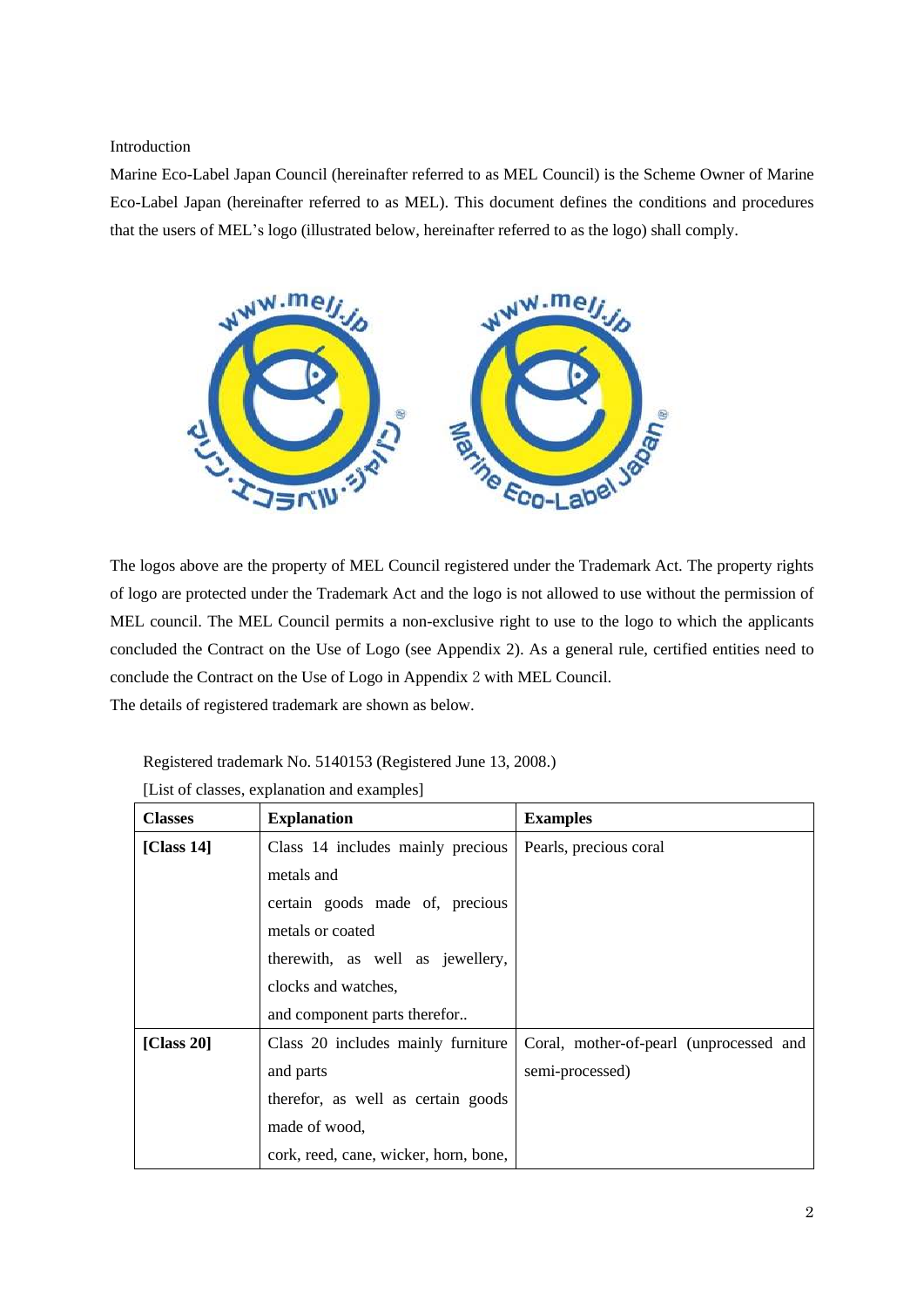|            | ivory,                                       |                                              |
|------------|----------------------------------------------|----------------------------------------------|
|            | whalebone,<br>shell,<br>amber,               |                                              |
|            | mother-of-pearl,                             |                                              |
|            | meerschaum and substitutes for all           |                                              |
|            | these materials,                             |                                              |
|            | or of plastic.                               |                                              |
| [Class 29] | Class 29 includes mainly foodstuffs          | Seafood<br>(excluding living<br>animals),    |
|            | animal origin<br>well<br>as<br>of<br>as      | marine<br>processed<br>products,             |
|            | vegetables and other horticultural           | curry/stew/soup bases, ochazuke seaweed,     |
|            | comestible<br>products which<br>are          | namemono side dishes, edible protein, etc.   |
|            | prepared for                                 |                                              |
|            | consumption or conservation.                 |                                              |
| [Class 30] | Class 30 includes mainly foodstuffs          | Tea, confectionery, bread, seasonings,       |
|            | of plant origin                              | spices, ice cream, sherbet, cereals prepared |
|            | prepared for<br>consumption<br><sub>or</sub> | for human consumption, pot stickers,         |
|            | conservation as well                         | shumai meat dumplings,<br>sandwiches,        |
|            | auxiliaries intended for the<br><b>as</b>    | sushi, takoyaki, meat buns, hamburgers,      |
|            | improvement of the                           | pizza, bento lunches, hot dogs, meat pies,   |
|            | flavour of food.                             | and ravioli                                  |
| [Class 31] | Class 31 includes mainly land and            | Bait for fishing, seafood (only living       |
|            | sea products                                 | animals), seaweed, protein for livestock     |
|            | not having been subjected to any             | feed, livestock feed                         |
|            | form of                                      |                                              |
|            | preparation for consumption, live            |                                              |
|            | animals and                                  |                                              |
|            | plants, as well as foodstuffs for            |                                              |
|            | animals.                                     |                                              |

Note: the classes are based on Nice Agreement Concerning the International Classification of Goods and Services for the Purposes of the Registration of Marks

## **(Definitions)**

- ⚫ Production stage certification: Certification under the Fisheries Management Standard (FMS) /Aquaculture Management Standard (AMS) of MEL.
- ⚫ Distribution and processing stage certification: Certification under the Chain of Custody Standard (CoCS) of MEL. It can be called CoC certification.
- ⚫ Certified entity: A business operator which is certified under the Fisheries Management Standard (FMS) /Aquaculture Management Standard (AMS) or Chain of Custody Standard (CoCS) of MEL.
- ⚫ Uncertified organization: A business operator which is not certified under the FMS/AMS or CoCS of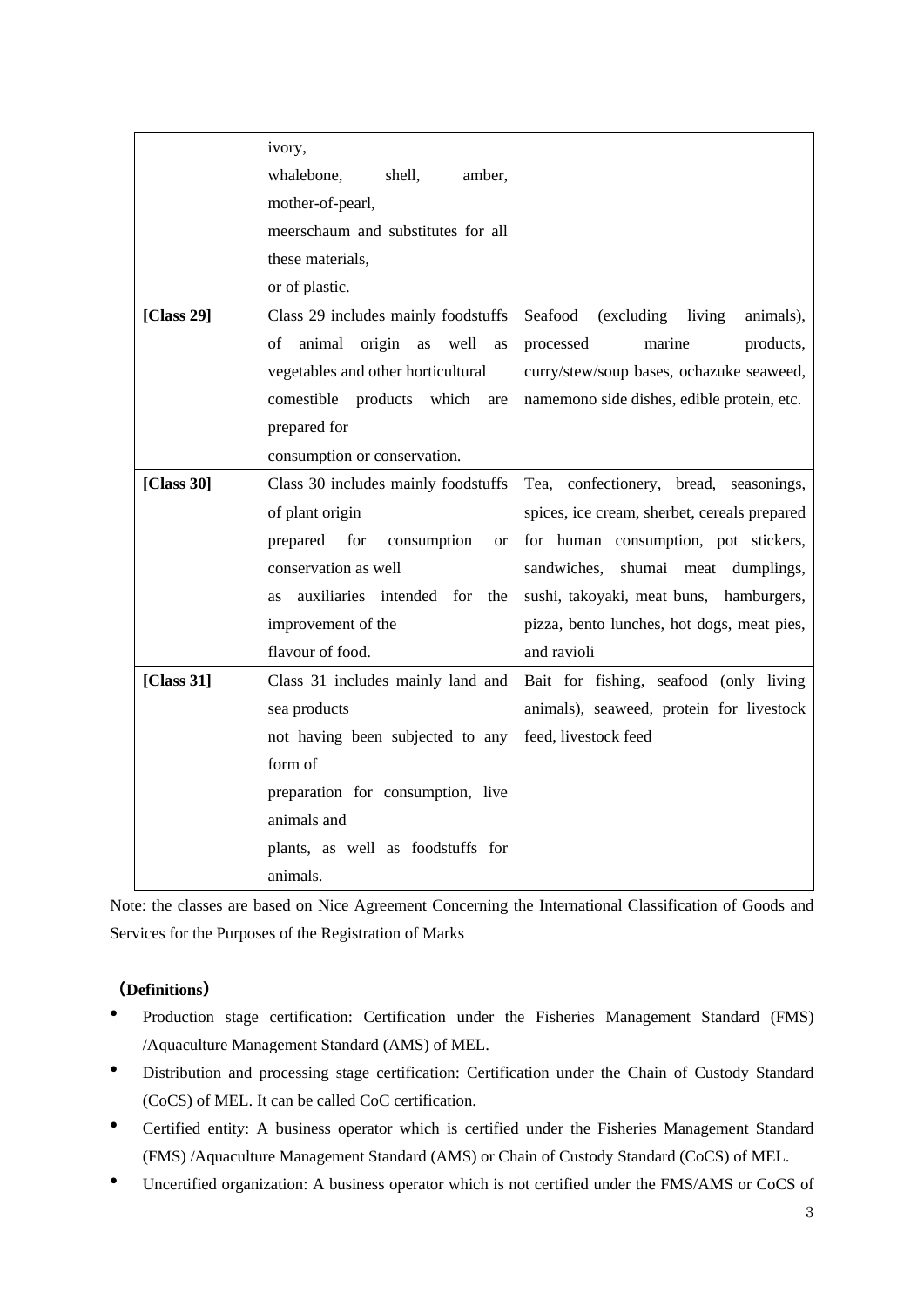MEL but wishes to use the logo. Example are as follows:

- ✓ Charity organizations, educational organizations, non-profit organizations or non-governmental organizations
- $\checkmark$  Government agencies
- ✓ Mass media
- $\checkmark$  Representative and marketing organisation which wish to promote certified seafood
- $\checkmark$  Publisher or author of publication
- $\checkmark$  Accreditation Body (AB) and Certification Body (CB)
- ⚫ Logo user: Those who use the logo with the permission from the MEL Council
- ⚫ Certified marine products: Marine products that is harvested/produced by fisheries certified by FMS/AMS of MEL or manufactured goods made of those products
- ⚫ Uncertified products: Products except for the certified marine products (regardless of marine or non-marine products)

## **1. (Scope of application)**

The scope is applicable around the world.

MEL Council set the conditions for the logo use in order that distributers and consumers can correctly recognise certified marine products. Also, misleading representation of marine products shall be avoided.

## **2. (Conditions for the logo use)**

## **2.1. In case that certified entities use the logo for the certified marine products:**

- **2.1.1.** The certified entity shall ensure that the product with the log is certified marine product. In case that the product is made of multiple raw materials, the certified entity shall ensure that the product is in accordance with the internal guideline (see Appendix 1).
- **2.1.2.** The certified entity shall ensure that the product is processed and distributed by companies certified by CoCS of MEL. In case that the processing and distribution are conducted by foreign companies, the use of logo is permitted if all the companies are certified by CoCS of MEL.
- **2.1.3.** The certified entity shall ensure that all the certification for FMS and CoCS of MEL is within the validity period.
- 2.1.4. The certified entity shall use and manage the logo in accordance with the procedures listed in Section 4.1.

# **2.2. In case that the certified entity uses the logo on uncertified products\*:**

## **\*Examples of uncertified products: banners, posters, or letterhead, etc.**

- **2.2.1.** The certified entity shall use the logo to show that they are certified by FMS/AMS or CoCS of MEL due to their positive efforts on the preservation of marine resources and ecosystems for the sustainable use of marine products.
- **2.2.2.** The certified entity shall use and manage the logo in accordance with the procedures listed in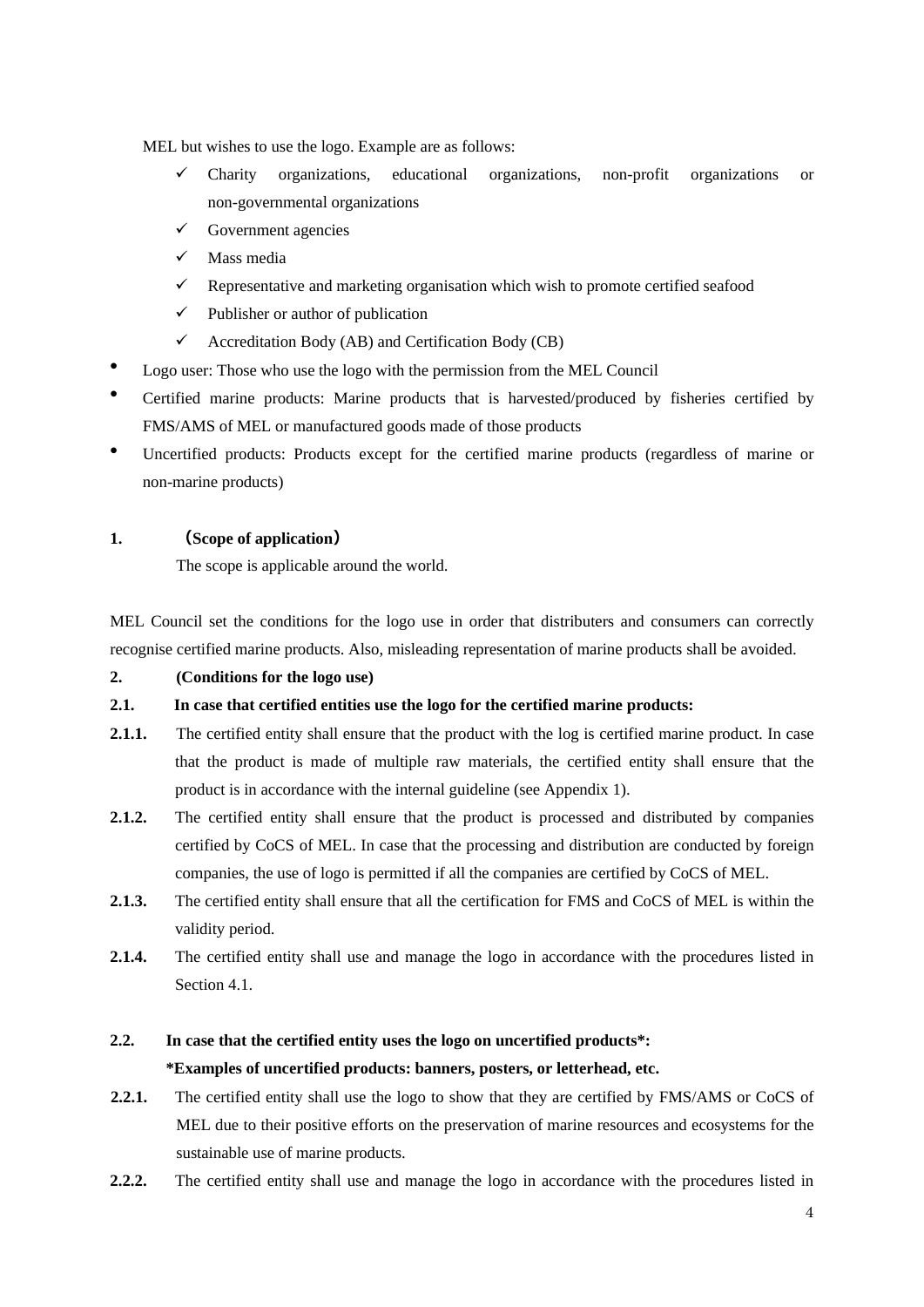Section 4.1.

#### **2.3. In case that uncertified organization uses the logo:**

- **2.3.1.** The uncertified organization shall ensure that the purpose of logo use is in alignment with the objectives and operations of MEL Council stipulated in the Statutes of the MEL Council.
- 2.3.2. The uncertified party shall use and manage the logo in accordance with the procedures listed in Section 4.2.

## **3. (Logo licence fee)**

## **3.1. For certified entity:**

All certified entity shall pay the logo licence fee (hereinafter referred to as the licence fee) to the MEL Council as licence to use the MEL logo. Certified entities of FMS version 1.0 and COCS 1.0, already contracted the logo use and management fee with certification body, can pay the fee to MEL Council through the certification body during transition period until January 31, 2021.

#### **The entity certified by FMS of MEL:**

| Total tonnage of power-driven vessels in<br>use                    | Logo licence fee (Annual, Tax excluded) |
|--------------------------------------------------------------------|-----------------------------------------|
| Less than 10 tonnes (including non-powered)<br>and unused vessels) | <b>JPY 30,000</b>                       |
| 10 or more and less than 1,000 tonnes                              | <b>JPY 50,000</b>                       |
| tonnes or more                                                     | <b>JPY 100,000</b>                      |

Note 1: In case that the entity certified for both FMS/AMS and CoCS of MEL, the licence fee of FMS/AMS shall be applied (it is not required to pay the logo license fee of both FMS/AMS and COCS).

Note 2: In case that one entity obtained multiple certification of FMS/AMS and CoCS, the licence fee shall be applied to each certification up to JPY 100,000.

| AMS.                | CoCS                                      | Logo licence fee     |
|---------------------|-------------------------------------------|----------------------|
| Number of employees | Handling (Sales)                          | Annual, Tax excluded |
| Less than 10        | Single: less than 10 billion yen or $(*)$ | <b>JPY 30,000</b>    |
|                     | Consolidated: less than 20 billion yen    |                      |

## **The entity certified by AMS / CoCS of MEL:**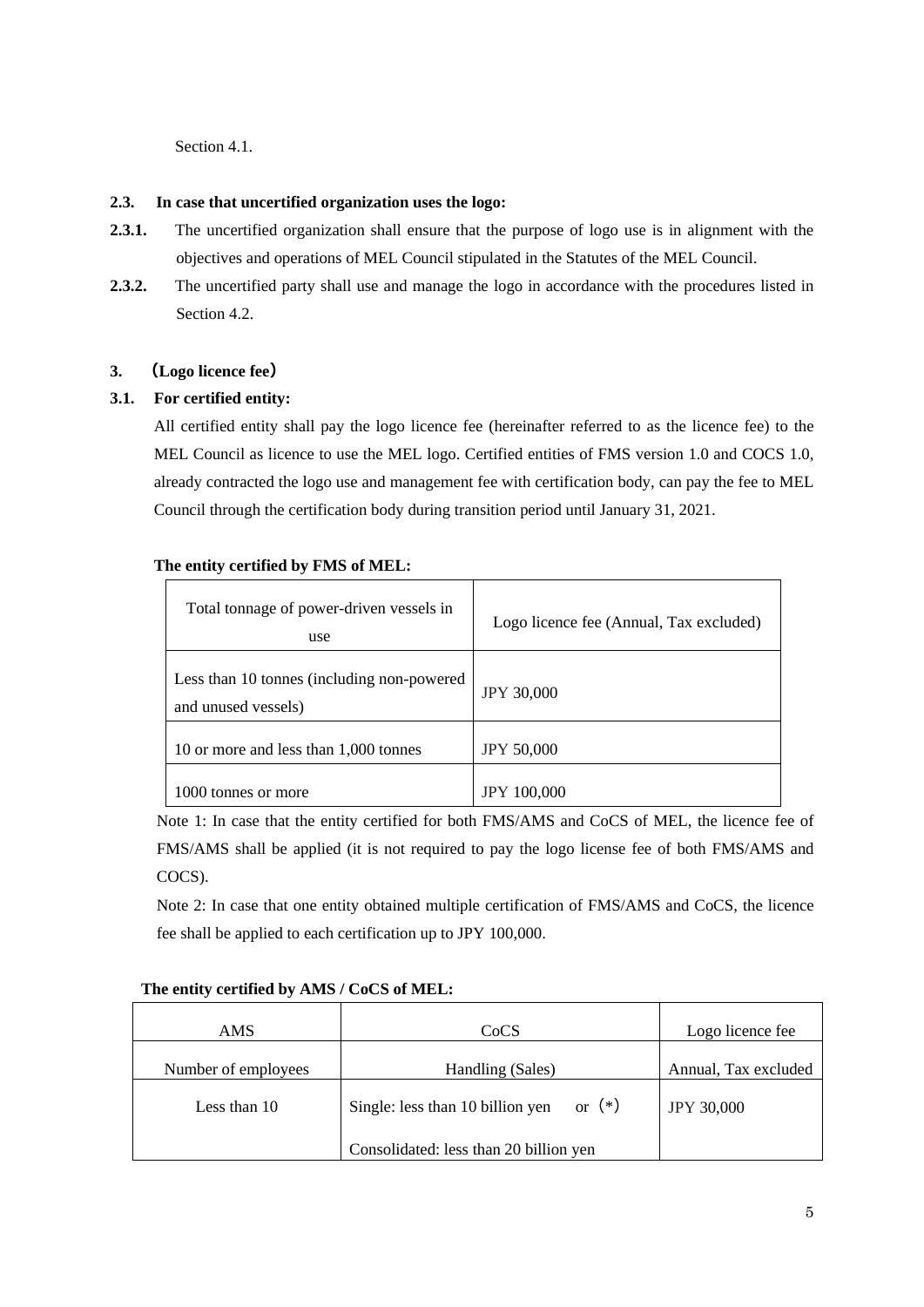| 10 or more and less than 100 | Single: 10 billion yen or more and less than<br>30 billion yen       | <b>JPY 50,000</b>  |
|------------------------------|----------------------------------------------------------------------|--------------------|
|                              | <sub>or</sub>                                                        |                    |
|                              | Consolidated: 20 billion yen or more and less<br>than 50 billion yen |                    |
| 100 or more                  | Single: more than 30 billion yen                                     | <b>JPY 100,000</b> |
|                              | <sub>or</sub>                                                        |                    |
|                              | Consolidated: more than 50 billion yen                               |                    |

\* The higher license fee is applied based on either the single or consolidated sales.

It should be noted that the application can be adjusted in accordance with the business conditions of certified entities and the actual amount of certified products handled.

#### **3.2. In case that the uncertified organization uses the logo:**

The uncertified organization is not required to pay the licence fee unless MEL Council provide notification.

#### **4. (Procedures for the use and management of logo)**

#### **4.1. In case that the certified entity uses the logo:**

- **4.1.1.** The certified entity is allowed to start using the logo once the certificate became effective, and the MEL Council signed the Contract on the Use of Logo in Appendix 2. In case that logo is used for products, the certified entity shall submit the notification form of logo use (see appendix 3) to the MEL Council.
- **4.1.2.** The certified entity shall pay the logo usage fee as set forth in this document and in the contract on the use of Logo to the MEL Council through the CB.
- **4.1.3.** The certified entity ensure the use and manage of the logo in accordance with regulations in this document and the contract on the use of Logo through the annual audit conduct by CB.
- **4.1.4.** The certified entities shall report the contents and weight of certified products shipped or sold with the logo and certified entities of FMS/AMS shall report the weight of certified marine products by using the report form during the annual audit by CB (see Appendix 4).

#### **4.2. In case that uncertified organization uses the logo:**

- **4.2.1.** In case that the uncertified organization uses the logo, "Application for the Permission to Use the MEL Logo with the Plan of Logo Use" (see Appendix 5) shall be submitted to the MEL Council.
- **4.2.2.** The MEL Council gives the permission for the noncertified organization to use the logo once the purpose of logo use is satisfied with the objective of MEL Council. The MEL Council shall process the application within five working days. In case, the process takes more than five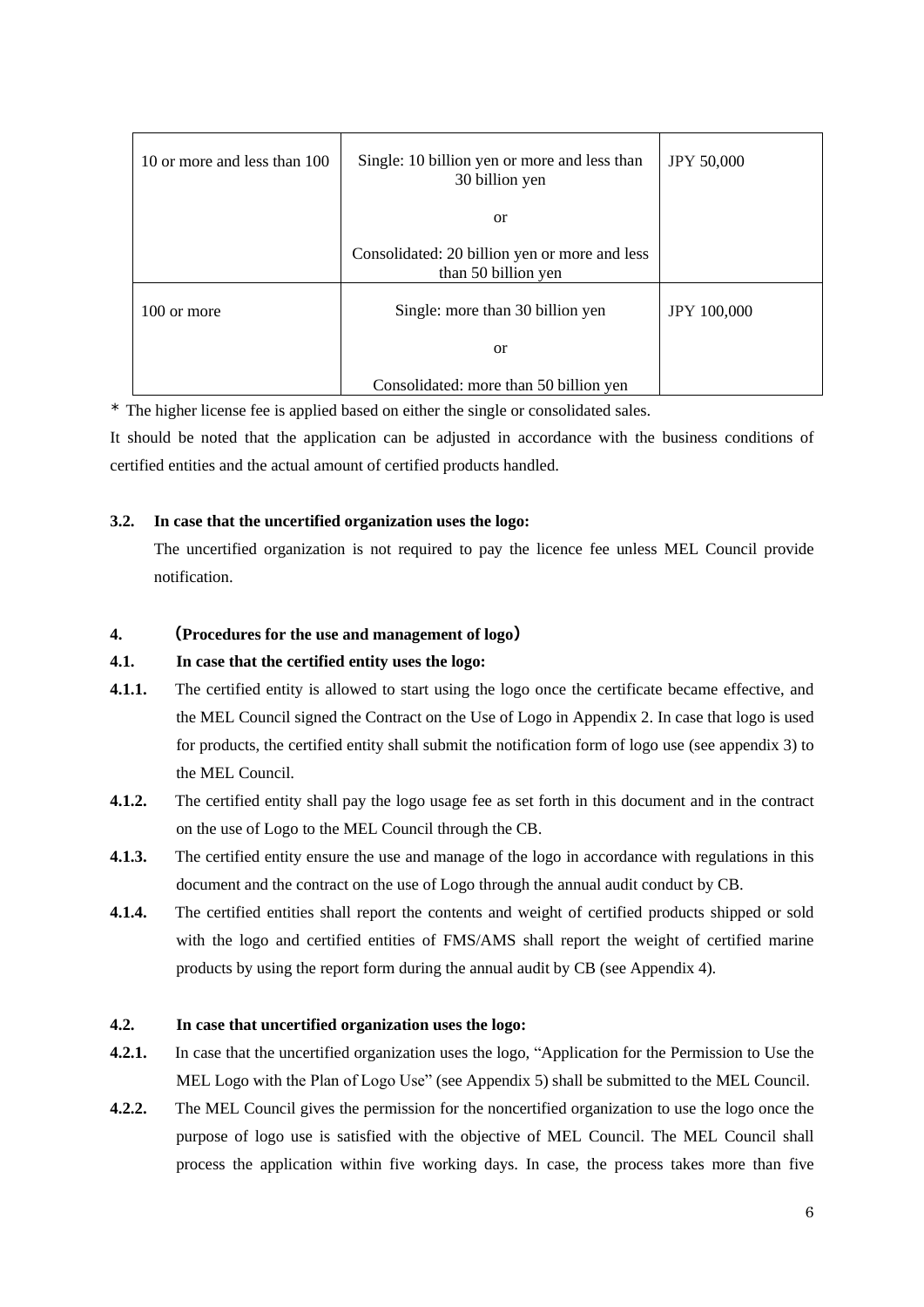working days, MEL Council shall inform accordingly.

- **4.2.3.** The uncertified organization is allowed to start using the logo upon receiving the permission.
- **4.2.4.** A company, other than a certified entity, shall show the sample product that uses the logo to the MEL Council, if the council requests for them to do so.

### **5. (Specification of logo)**

**5.1. In case that the logo is used in colour:**



\*XXXXXXX shall be certification number

- **5.1.1.** The logo user shall display the certification number under the logo.
- **5.1.2.** The logo user shall use the DIC2601, the standard colour of Dai Nihon Ink Co., or a similar colour for the blue portion of the logo.
- **5.1.3.** The logo user shall use the DIC167, the standard colour of Dai Nihon Ink Co., or a similar colour for the yellow portion of the logo.
- **5.1.4.** The logo user shall ensure the clear contrast between the logo and the ground colour.
- **5.1.5.** In case that the logo user enlarges or shrinks the logo, the aspect ratio must remain the same after the size change.
- **5.1.6.** The logo user is allowed to obtain the repro of logo from the MEL Council.
- **5.1.7.** The logo user is allowed to use the logo with other different logos.
- **5.1.8.** The logo user is allowed to attach messages which will not mislead the customers anyway.

**Example of a message "This product was harvested/produced by certified fisheries/aquaculture that promote the conservation of ocean and natural resources"**

The MEL Council may instruct the users on the position of messages.

#### **5.2. In case that the logo is used in monochrome:**

Version 1:



XXXXXXX XXXXXXX

\*XXXXXXX shall be certification number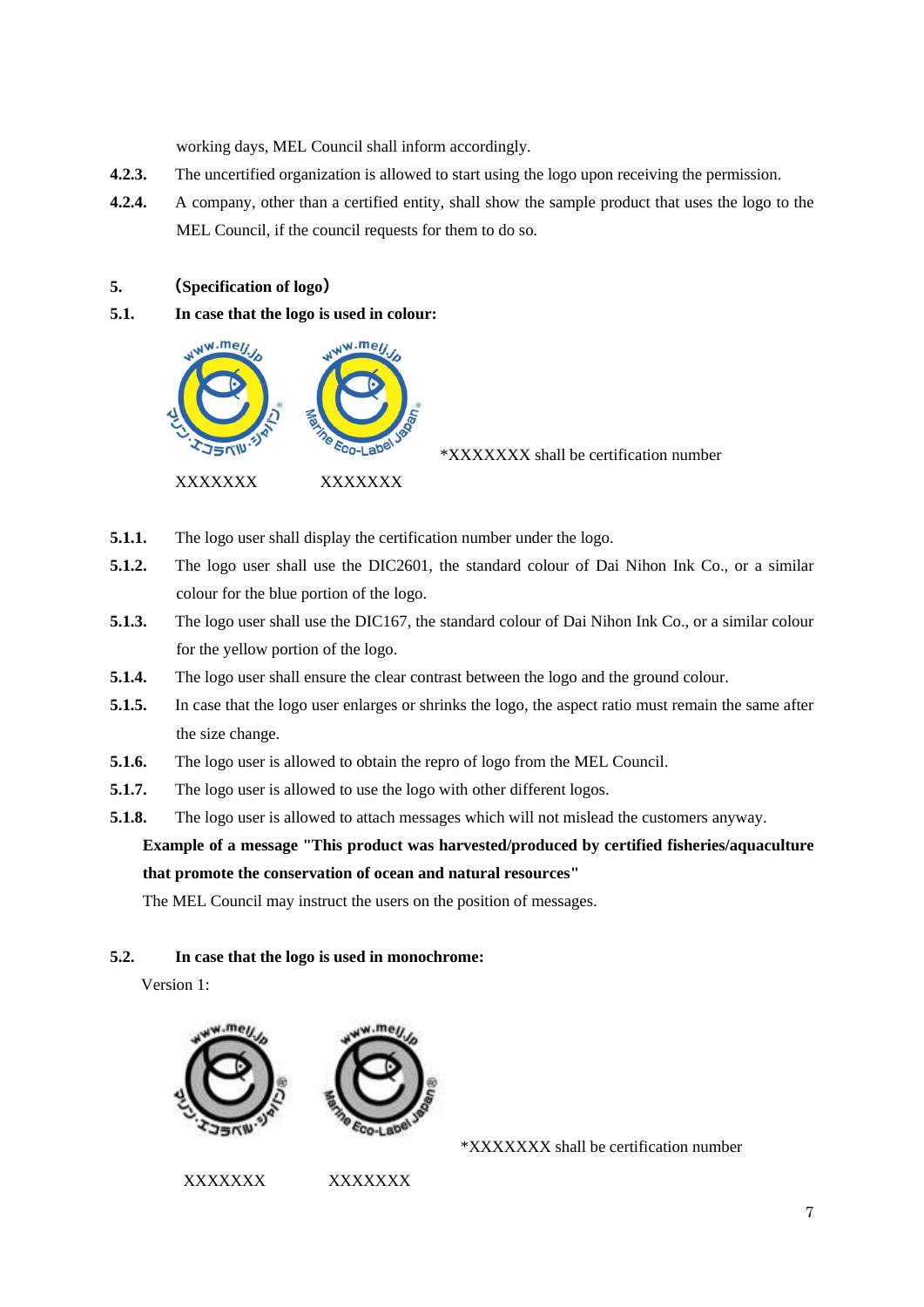Version 2:



\*XXXXXXX shall be certification number

XXXXXXX XXXXXXX

- **5.2.1.** The logo user shall display the certification number under the logo.
- **5.2.2.** The logo user shall ensure the clear contrast between the logo and the ground colour but MEL Council does not specify its colour coordination.
- **5.2.3.** In case that the logo user enlarges or shrinks the logo, the aspect ratio must remain the same after the size change.
- **5.2.4.** The logo user is allowed to obtain the repro of logo from the MEL Council.
- **5.2.5.** The logo user is allowed to use the MEL logo with other logos.
- **5.2.6.** The logo user is allowed to attach messages which will not mislead the customers anyway.

**Example of a message "This product was harvested/produced by certified fisheries/ aquaculture that promote the conservation of ocean and natural resources"**

The MEL Council may instruct the users on the position of messages.

Supplemental Provision

This regulation shall come into effect as of October 2, 2017

Supplemental Provision

This regulation shall come into effect as of March 9, 2018

Supplemental Provision This regulation shall come into effect as of June 22, 2018

Supplemental Provision

This regulation shall come into effect as of August 1, 2018

Supplemental Provision

This regulation shall come into effect as of September 26, 2018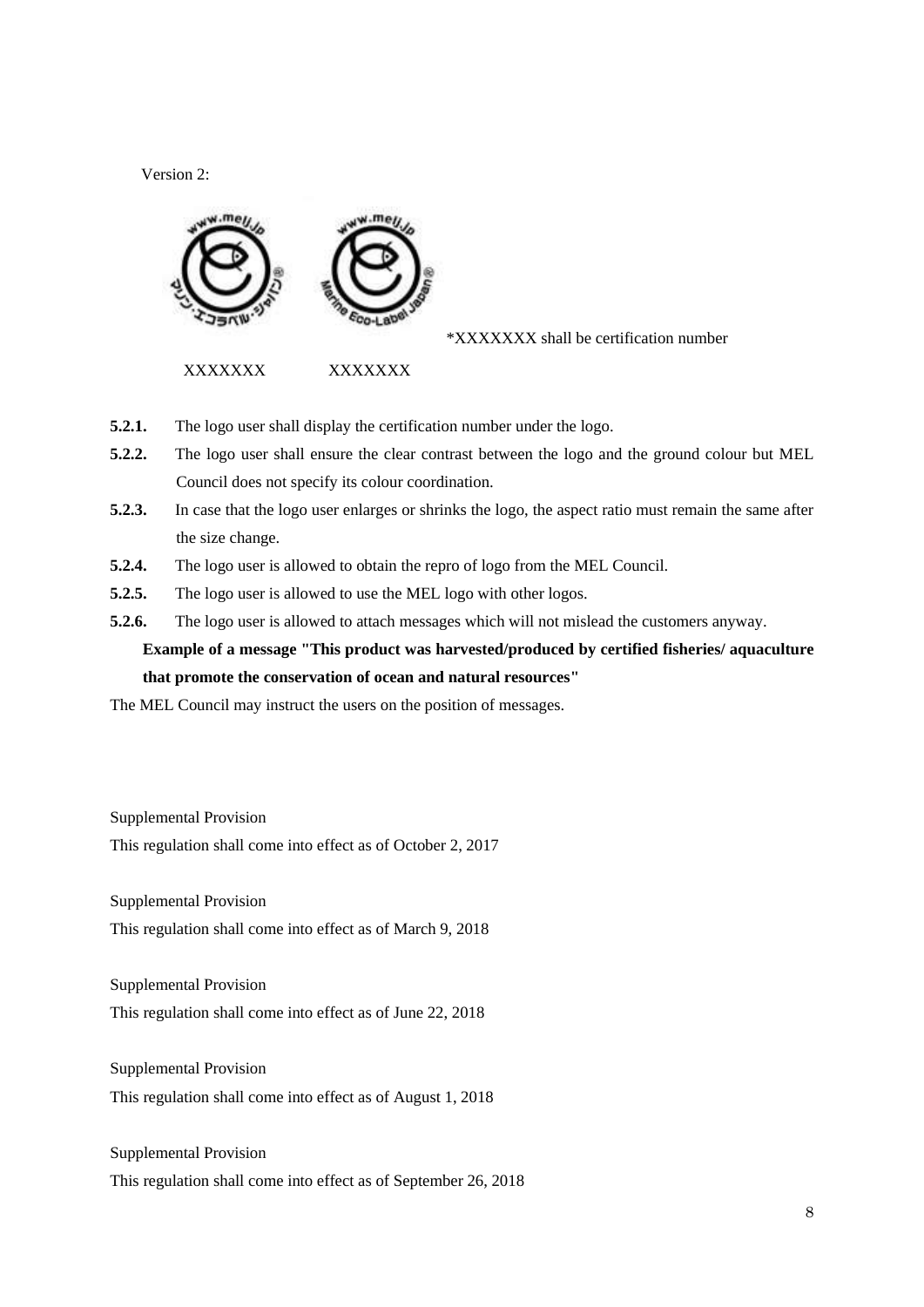Supplemental Provision This regulation shall come into effect as of June 21, 2019

Supplemental Provision

This regulation shall come into effect as of November 19, 2019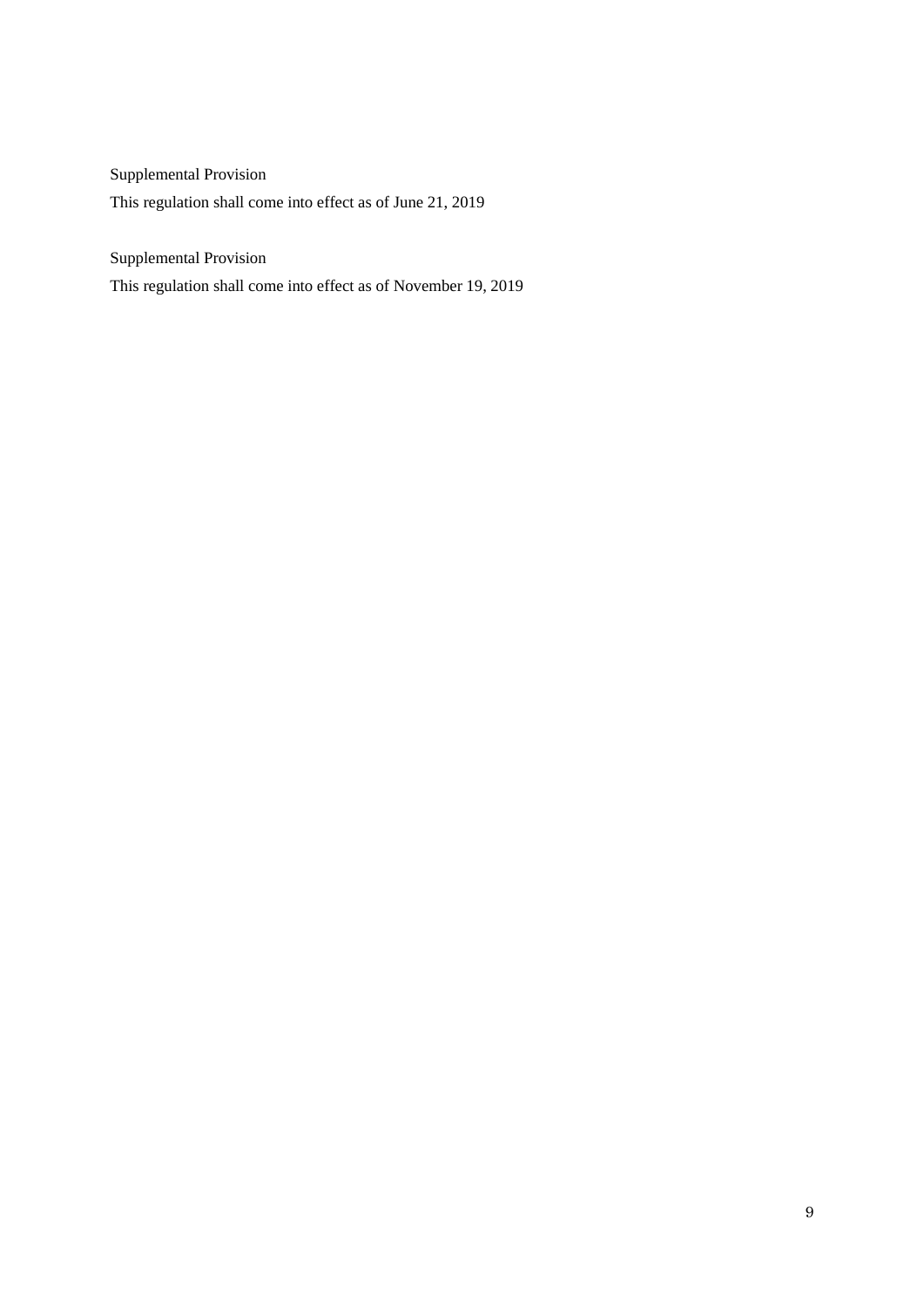# **Detailed Rules for the Mixtures of Certified Marine Products and Uncertified Ingredients**

#### **Introduction**

In case that the certified marine products of Marine Eco-Label Japan (hereinafter referred to as MEL), the ingredients of certified marine product shall be displayed for the consumers to accurately understand and to avoid misleading the customers anyway. This section defines the general rules that the certified organization of the Chain of Custody standard of MEL use the logo to the mixed product of certified marine products and uncertified marine products and/or uncertified products. This detailed regulations are applied for food and drink as well as for products attached to the human body such as poultice.

#### **Definitions:**

- ⚫ Certified marine product: Marine products that is harvested by fisheries certified by Fisheries Management Standard (FMS)/Aquaculture Management Standard (AMS) of MEL or manufactured goods made of those products
- ⚫ Certified organization: A business operator which is certified under the FMS/AMS or Chain of Custody Standard (CoCS) of MEL.
- ⚫ Uncertified marine product: Marine products which are produced by uncertified organization or processed by those marine products.
- ⚫ Uncertified product: All the products which are not contain either the certified marine products or the mixture of certified and uncertified products at the processing process.
- ⚫ Logo user: A organization which sell or use logo on the certified products that are mixed uncertified marine product or and/or uncertified product.
- **1. [Regulations for the mixture of certified and uncertified marine product (the same fish species)]**

The logo user shall not mix the certified and the uncertified marine product of the same fish species.

# **2. [Regulations for the mixture of certified and uncertified marine product (different fish species)]**

In case that the certified and uncertified marine product of different fish species are mixed, the logo user shall use at least 95% of the total seafood ingredient within the products. Where there is less than 95%, the logo user must state the name and percentage of certified product in the mixed product.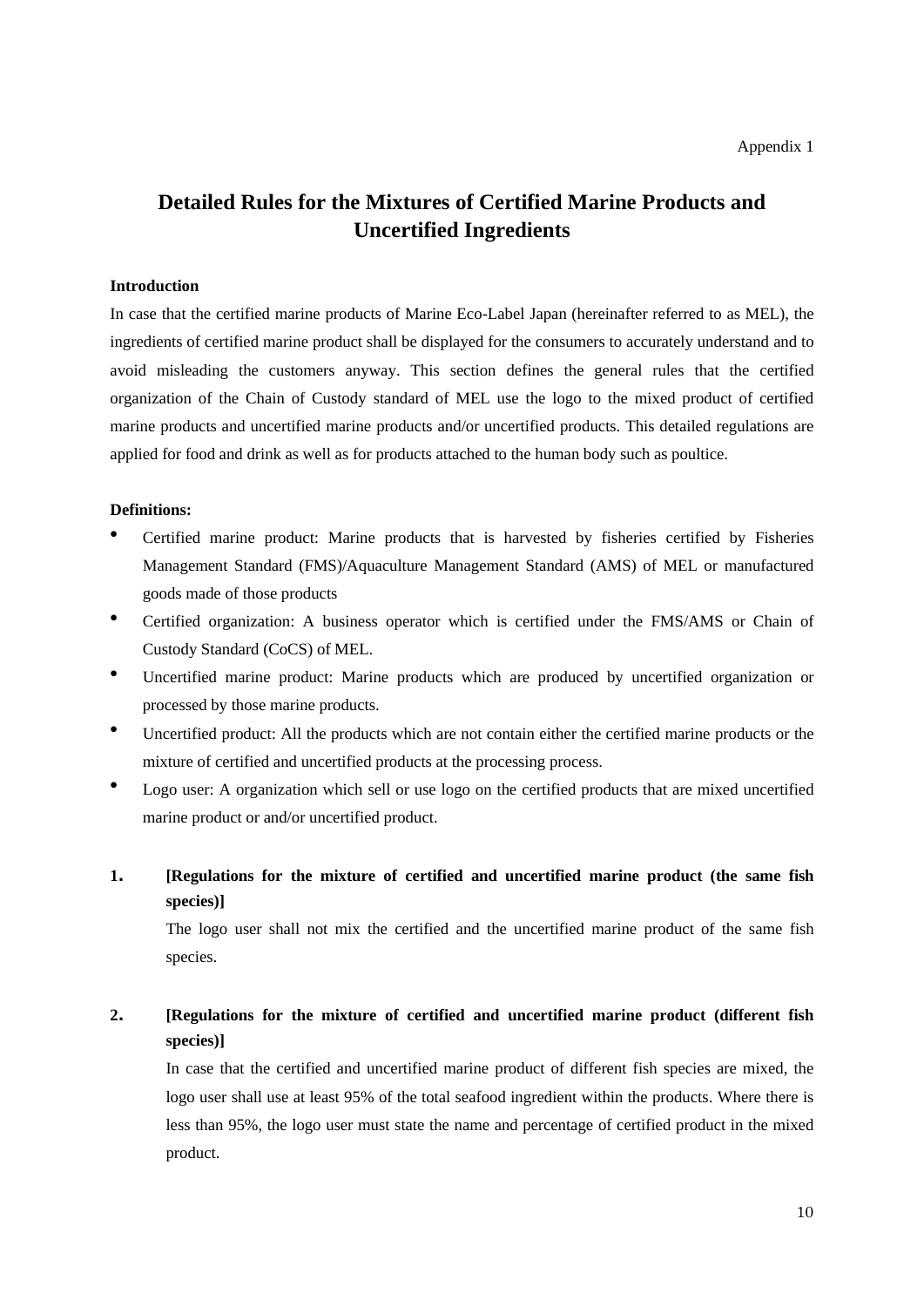

The font shall be 8 point or larger MeiryoUI, and the certified fish species shall clearly indicated.

# **3. [Regulations for the mixture of certified marine product and uncertified product (other than a marine product)]**

In case that the certified marine product and uncertified product (other than a marine product) are mixed, the logo can be used without provisions. However, it is ideal to add an explanation to avoid misleading the customers anyway.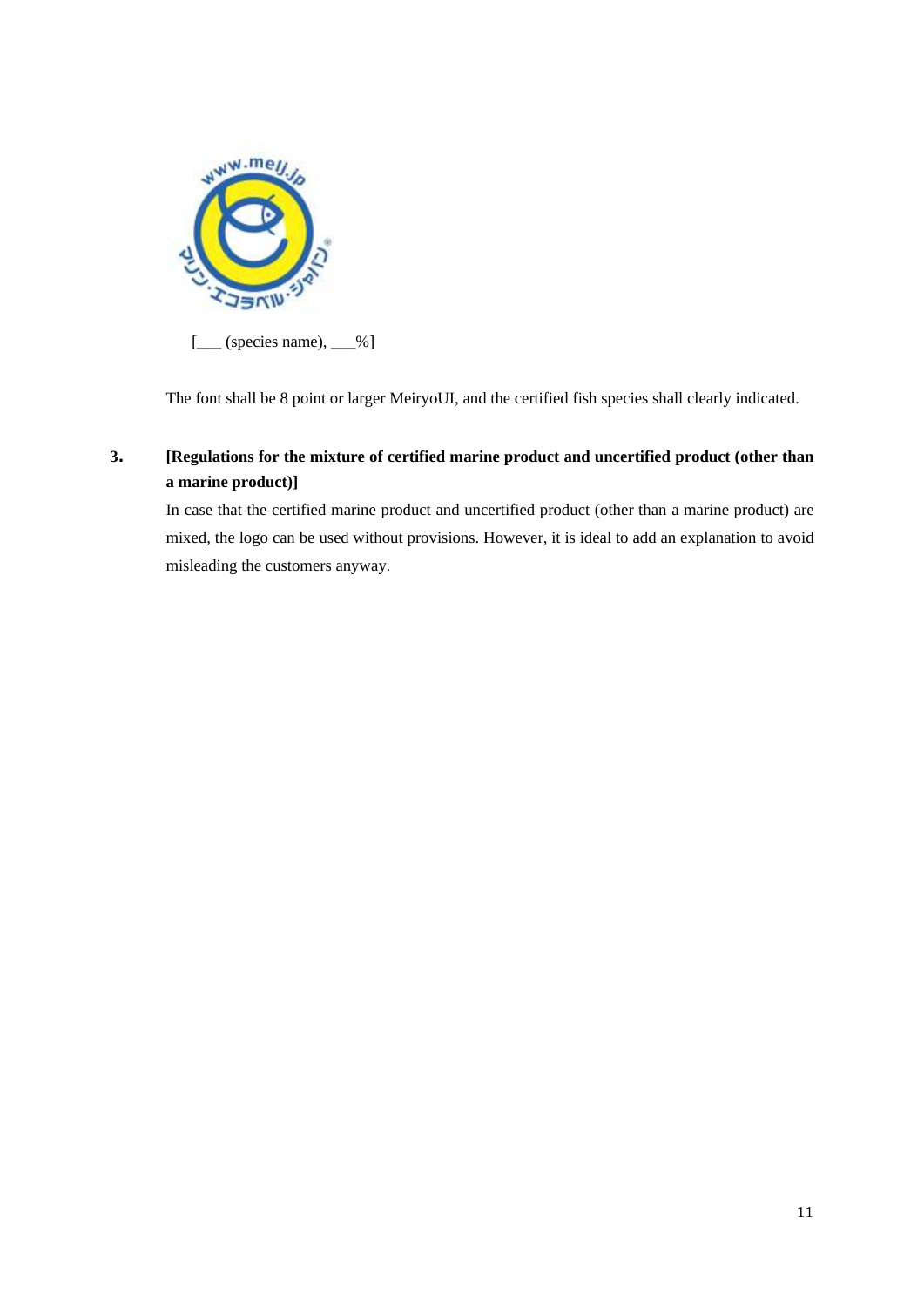#### **Contract on the Use of Logo**

This contract is made and entered into on this date of **year month date** by and between Marine Eco-Label Japan Council (hereinafter referred to as MEL Council) and the applicant "ZZZZ"(applicant's name) on the use of MEL logo, under the management and operation of the MEL Council.

#### **Article 1 (Approval and consent to the right of regular use of logo)**

MEL Council grants the applicant the right to regular use of the logo based on the MEL "Regulations for the Use and Management of Logo"(hereinafter referred to as "R-Logo").

#### **Article 2 (Scope of the right of regular use)**

The scope of right for the regular use of logo shall be as follows:

The period for logo use:

Within effective period of certification (until year month date)

The names of certified marine products designated for logo use:

Name of certified entity of fisheries certification/aquaculture certification and name of fish species

Types of distribution and processing under chain of custody (CoC) certification

#### **Article 3 (Logo licence fee)**

The applicant shall pay the logo licence fee to MEL Council in accordance with the "R-Logo" provided by the MEL Council. The money once paid will not be refunded under any circumstances.

#### **Article 4 (Presentation of the use and appropriate use on products)**

- (1) In using the logo, the applicant shall present to MEL Council a sample product with Notification Letter of Logo Use.
- (2) the applicant shall use and manage logo in accordance with the "R-Logo" provided by the MEL Council.
- (3) When any of the following conditions applies to the use of the logo by the applicant, the MEL Council or certification body shall request corrective actions to the applicant, and the applicant shall take corrective measures.
	- When the trustworthiness of the logo is harmed
	- Notification Letter of Logo Use in Article 4 (1) is not submitted.
	- In case it is found at the time of an annual audit, unscheduled audit, or emergency audit that the logo is not being used and managed in accordance with the "R-Logo"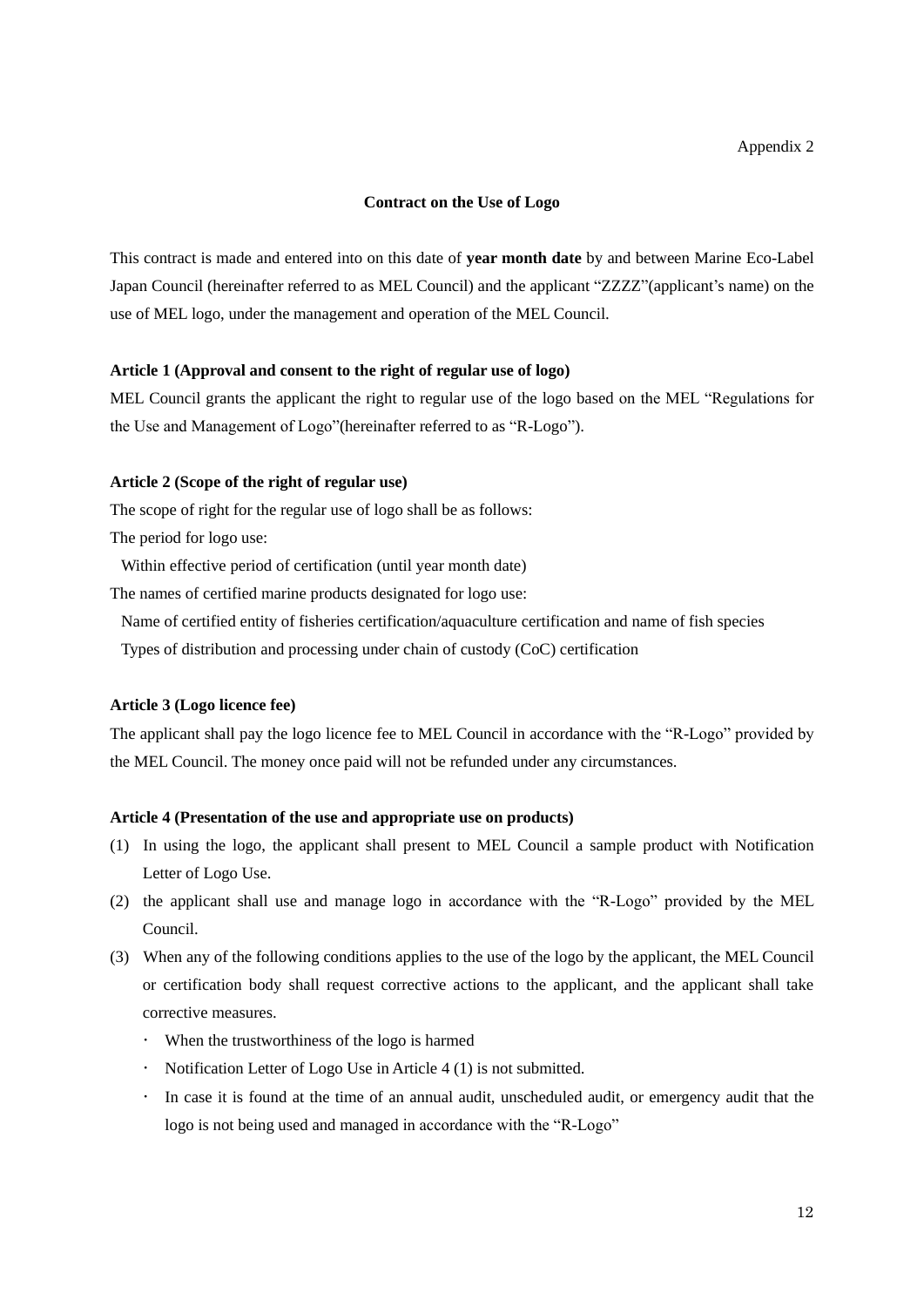#### **Article 5 (Resolution of breach of logo)**

- (1) MEL Council or the applicant, on becoming aware of a breach of logo by a third party, shall notify the other party and shall collaborate in dealing with the breach.
- (2) The costs and procedures for the above resolution shall be decided through consultation between both parties.

#### **Article 6 (Cancellation of contract and restitution)**

- (1) MEL Council or the applicant, when the other party violates or defaults on the provisions of this contract, shall be able to rescind the contract by making notification. Either party shall be able to rescind the contract without any notification in case there arise such credit concerns as petition for commencement of bankruptcy proceedings or petition for commencement of civil rehabilitation proceedings on the part of the other party.
- (2) MEL Council or the applicant, in case one party suffers losses due to breach of contract on the part of the other party, shall be able to file claim for compensation for damages by the other party.

#### **Article 7 (Procedures after the expiration of contract)**

In case the contract expires, the applicant shall be able to sell the products in stock up to three months after the expiration of contract.

#### **Article 8 (Modification in writing)**

Modifications of this contract shall be made in writing and verbal modification shall not be approved.

#### **Article 9 (Term)**

This contract shall be effective from year month date and remain in full force for the period of one (1) year from that date, unless sooner terminated pursuant to the terms hereof and thereafter shall automatically extend for one (1) year.

In witness whereof, both parties made two copies of this contract and each party shall hold one copy hereof.

Date: year month date

Signed by Marine Eco-Label Japan Council

The applicant ZZZZ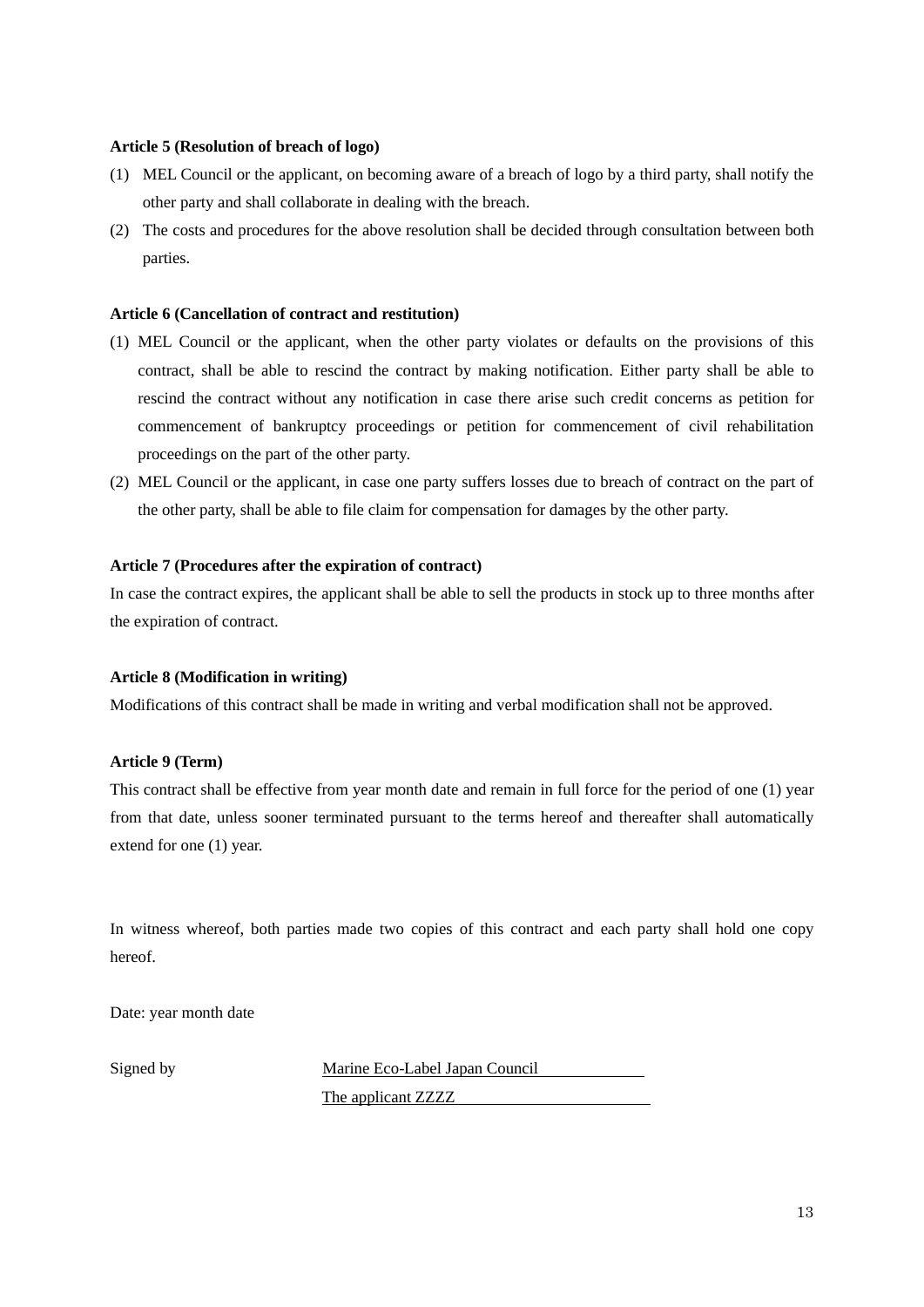Appendix 3

# **Notification Letter of Logo Use**

This letter shall be submitted to MEL Council for each product using MEL logo mark.

Year, Month, Date

To Marine Eco-Label Japan Council

Name of company/organization Name of representative

This letter notifies the use of logo mark in accordance with MEL "Regulations for the Use and Management of Logo".

| Name of product                                                                        |                                                                                                                                                                                               |
|----------------------------------------------------------------------------------------|-----------------------------------------------------------------------------------------------------------------------------------------------------------------------------------------------|
| Delivery destination                                                                   |                                                                                                                                                                                               |
| Fisheries certification<br>Aquaculture certification<br><b>or</b><br>CoC certification | $\circled{1}$<br>Certified marine product (Name of fish species)<br>$\circled{2}$<br>Name of fisheries / aquaculture certified entity<br>$\circled{3}$<br>Type of distribution and processing |
| Image of logo use                                                                      |                                                                                                                                                                                               |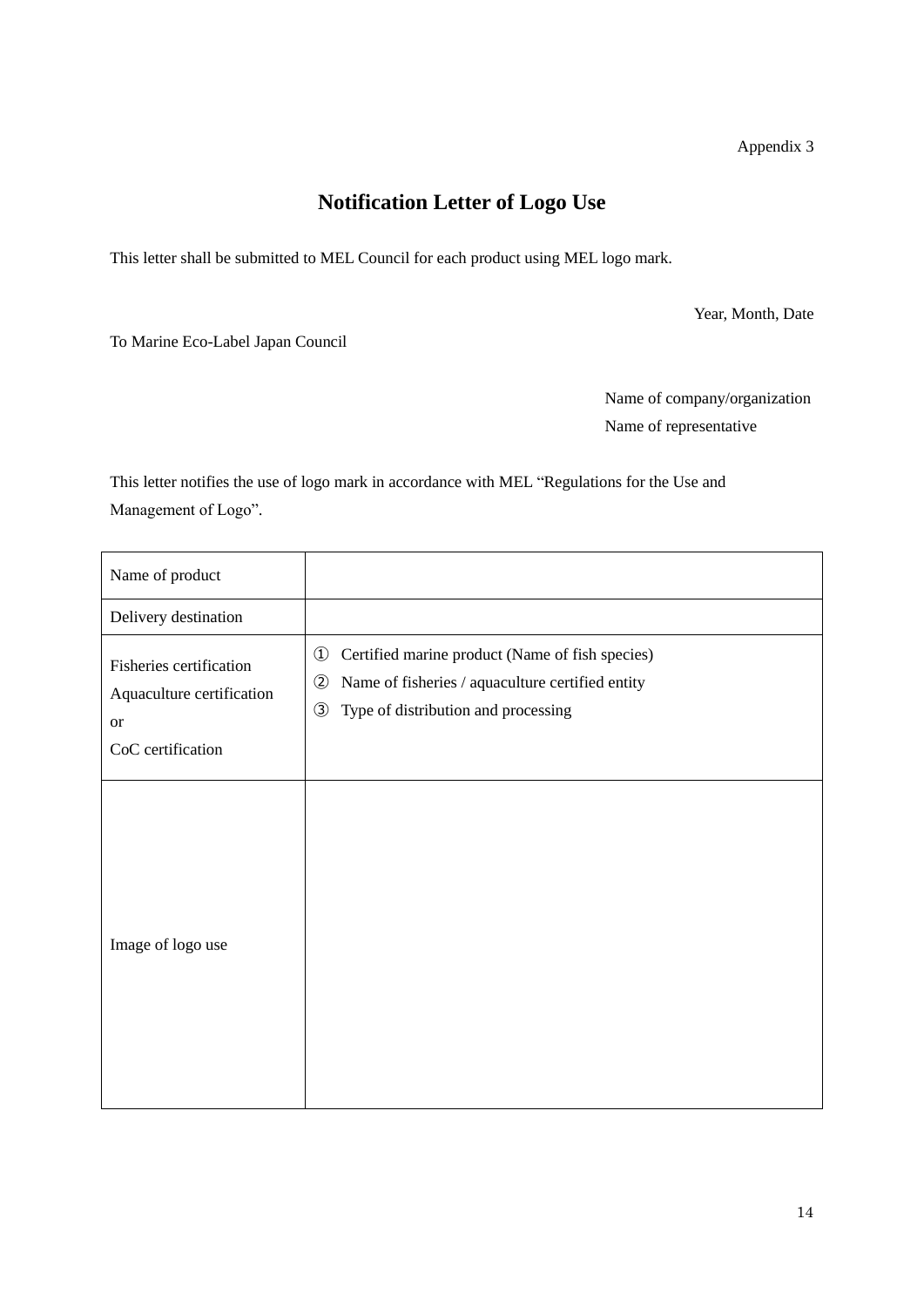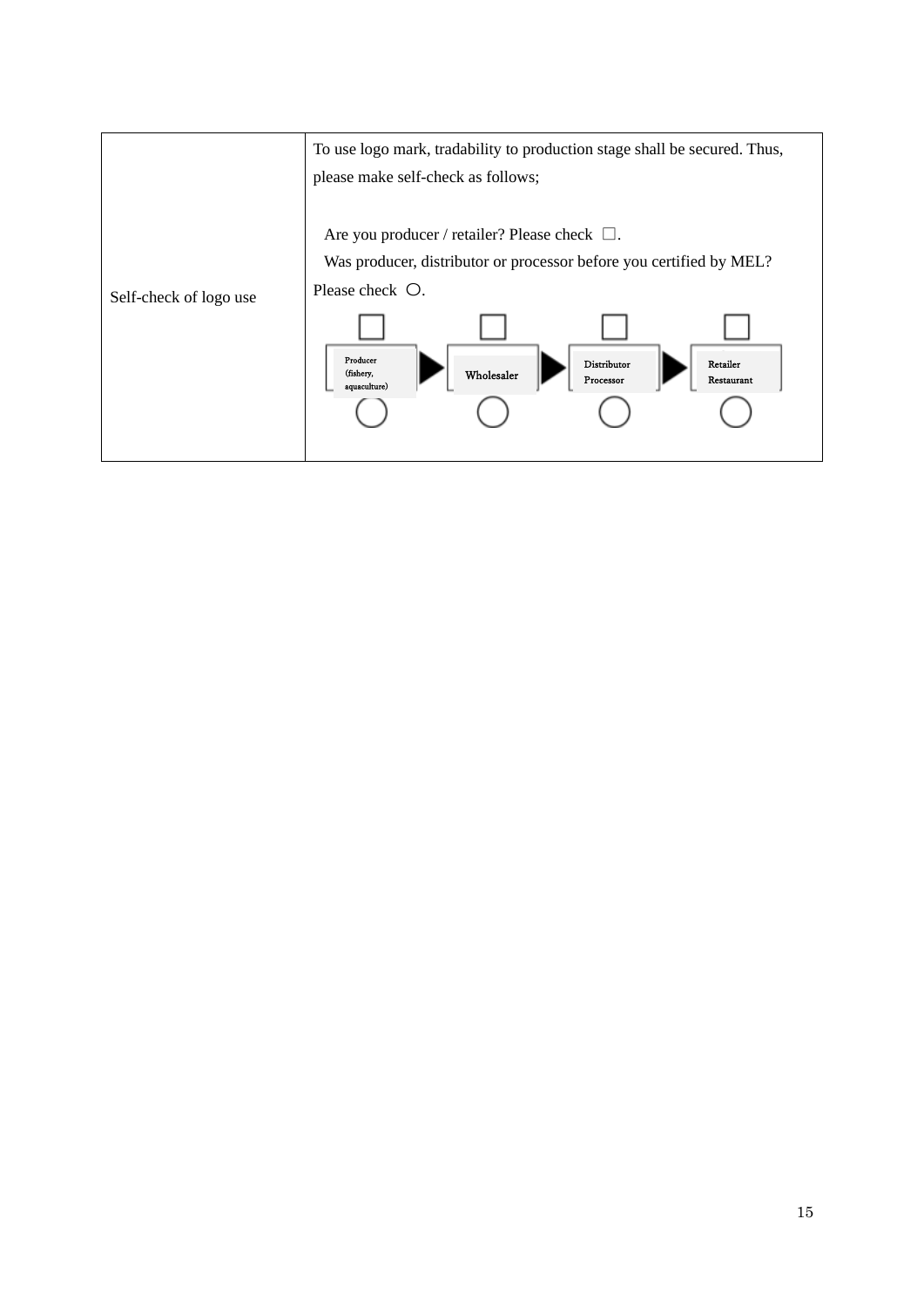Appendix 4

# **Report of the Logo Use**

Marine Eco-Label Japan Council President

> [Month] [date], [Year] Name of the Certified Entity

This is the report of the logo use in accordance with the provision stipulated in the 4.1.4 of MEL Regulations for the Use and Management of Logo.

■ The weight and number of the certified products shipped/sold bearing the logo (from MM/YYYY to MM/YYYY)

Name of the Certified Seafood Products: Weight:  $\circ \circ \text{kg}(t)$ 

# **Report of Status of Certified Products (Fishery and Aquaculture)**

This is the report of the weight and number of fishery / aquaculture certified products.

■ The weight and number of the certified products (from MM/YYYY to MM/YYYY)

Name of the Certified Seafood Products: Weight:  $\circ$  okg(t) (Number: )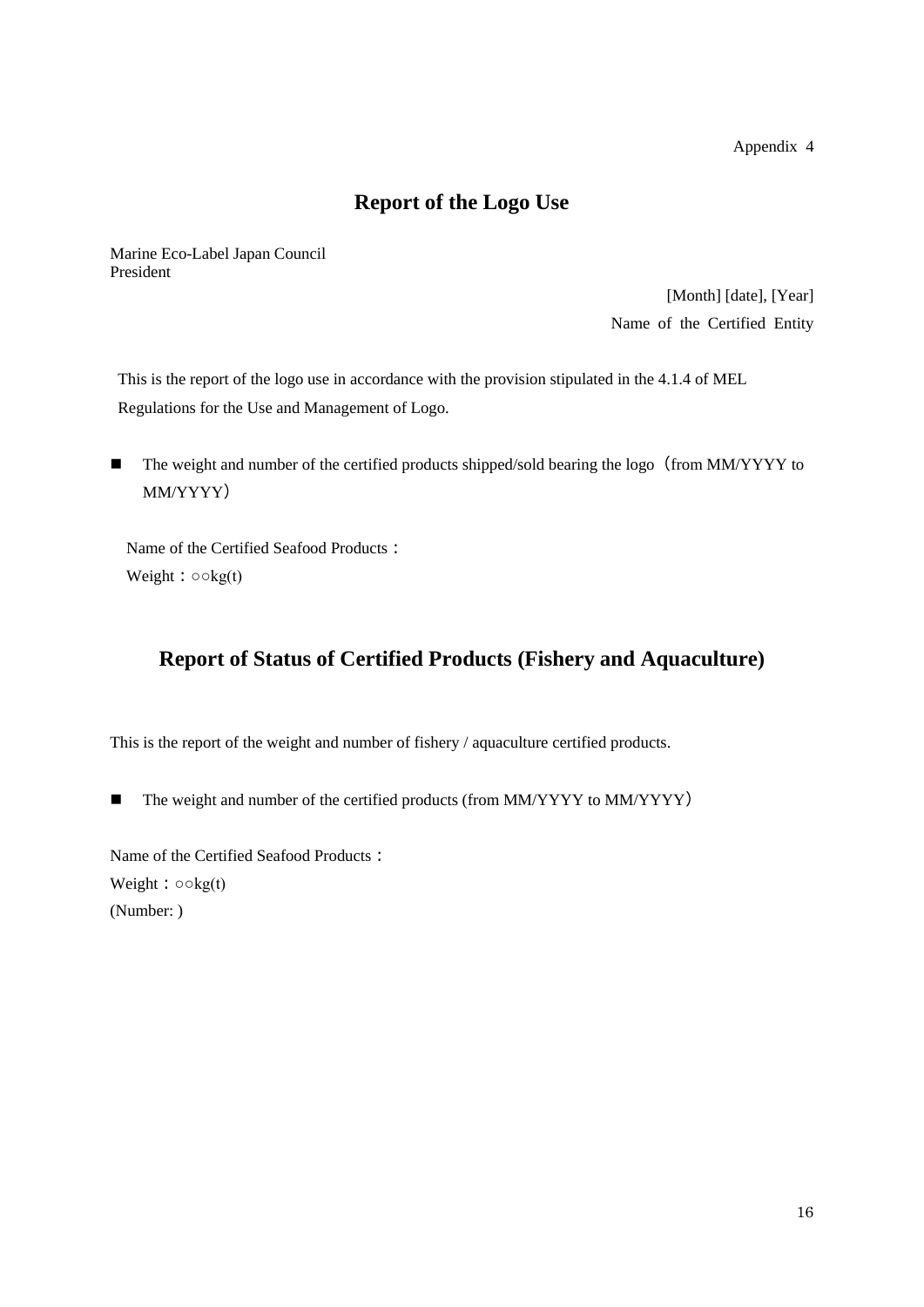Appendix 5

# **Application for the Permission to Use the MEL Logo with the Plan of Logo Use**

[Month] [date], [Year].

Marine Eco-label Japan Council President

Address

Organization

Representative

Seal/Signature 印

This is the application form for the permission to use the Marine Eco-Label Japan (MEL) Logo in accordance with the Regulations for the Use and Management of Logo.

| Name of contact person                                |                     |
|-------------------------------------------------------|---------------------|
| Contact details                                       | Telephone<br>E-mail |
|                                                       |                     |
| Date of application                                   | (DD/MM/YYYY)        |
| Product on which the<br>logo will be used             |                     |
| Purpose of use                                        |                     |
| General overview of the<br>$\operatorname{product}^*$ |                     |